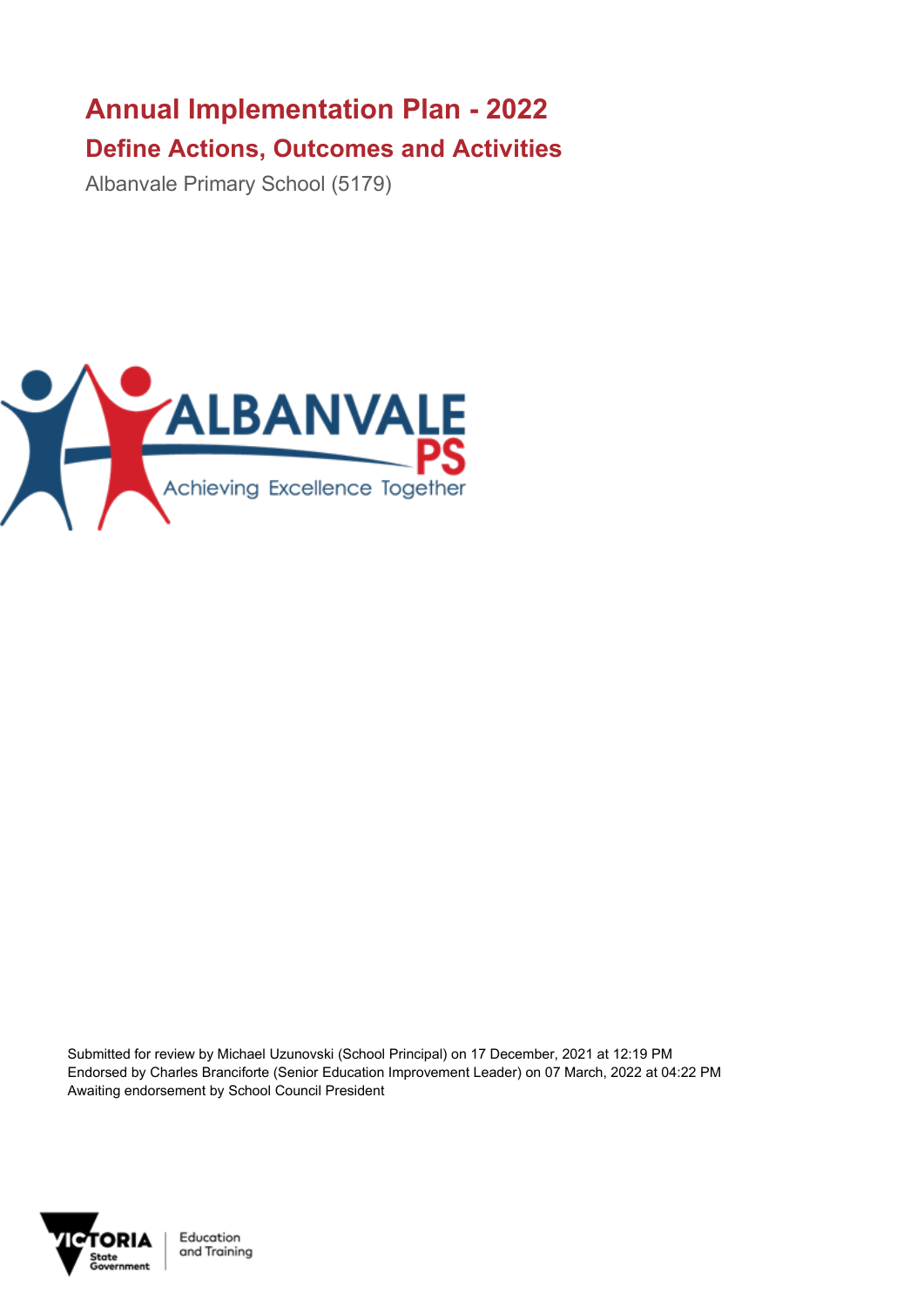## **Define Actions, Outcomes and Activities**

| Goal 1              | 2022 Priorities Goal<br>Some of our students have thrived in the remote learning environment, others have maintained their learning progress, and some<br>need extra learning and wellbeing support despite the best efforts of their teachers and families. In 2022 we will continue to focus on<br>student learning - with an increased focus on numeracy - and student wellbeing through the 2022 Priorities Goal, a learning Key<br>Improvement Strategy and a wellbeing Key Improvement Strategy. We will teach and support each student at their point of need and<br>in line with FISO.                                                                                                                                                                                                                                                                                                                                                                                                                                                                                                                                                                                                                                                                                                                                    |
|---------------------|-----------------------------------------------------------------------------------------------------------------------------------------------------------------------------------------------------------------------------------------------------------------------------------------------------------------------------------------------------------------------------------------------------------------------------------------------------------------------------------------------------------------------------------------------------------------------------------------------------------------------------------------------------------------------------------------------------------------------------------------------------------------------------------------------------------------------------------------------------------------------------------------------------------------------------------------------------------------------------------------------------------------------------------------------------------------------------------------------------------------------------------------------------------------------------------------------------------------------------------------------------------------------------------------------------------------------------------|
| 12 Month Target 1.1 | In 2022 our student achievement targets are:<br>Writing:<br>- 100% of students achieving medium or high growth in teacher judgments against the Victorian Curriculum<br>- 63% of Grade 3 students in the TTB for NAPLAN<br>- 0% of Grade 3 students in the BTB for NAPLAN<br>- 29% of Grade 5 students in the TTB for NAPLAN<br>- 15% of Grade 5 students in the BTB for NAPLAN<br>- 100% of Grade 5 students achieving medium or high benchmark growth<br>Reading:<br>- 100% of students achieving medium or high growth in teacher judgments against the Victorian Curriculum or achieving the ILP<br>goals<br>- 75% of Grade 3 students in the TTB for NAPLAN<br>- 0% of Grade 3 students in the BTB for NAPLAN<br>-43% of Grade 5 students in the TTB for NAPLAN<br>-0% of Grade 5 students in the BTB for NAPLAN<br>-87% of Grade 5 students achieving medium or high benchmark growth<br>Numeracy:<br>- 100% of students achieving medium or high growth in teacher judgments against the Victorian Curriculum or achieving the ILP<br>goals<br>-36% of Grade 3 students in the TTB for NAPLAN<br>- 5% of Grade 3 students in the BTB for NAPLAN<br>- 40% of Grade 5 students in the TTB for NAPLAN<br>-0% of Grade 5 students in the BTB for NAPLAN<br>- 96% of Grade 5 students achieving medium or high benchmark growth |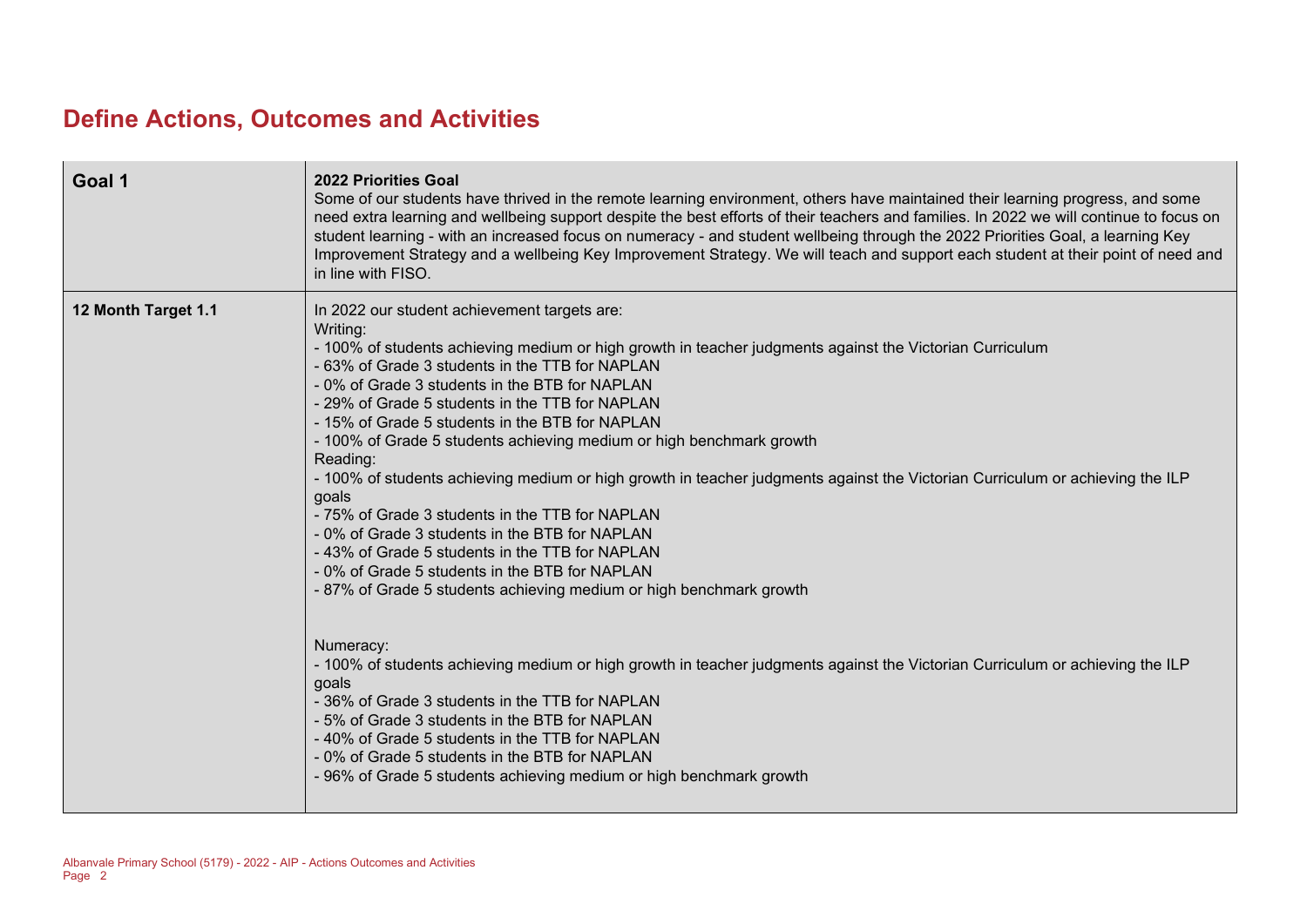|                                             | In 2022 our student wellbeing, engagement and connected communities' targets are:<br>Attitude to School Survey (AtoSS)<br>- 92% positive rating for Student Voice and Agency<br>- 92% positive rating for learning confidence<br>- 97% positive rating for Self-Regulation and Goal Setting<br>- 87% positive rating for Resilience<br>Staff:<br>- 80% positive rating for Collective Efficacy<br>- 96% positive rating for Safety<br>Community:<br>- 93% positive rating for Cognitive Engagement<br>Attendance:<br>- 14.5 average days of absence for students F-6                                                                                                                                                                                                                                                                                                                                                                                                                                                  |
|---------------------------------------------|-----------------------------------------------------------------------------------------------------------------------------------------------------------------------------------------------------------------------------------------------------------------------------------------------------------------------------------------------------------------------------------------------------------------------------------------------------------------------------------------------------------------------------------------------------------------------------------------------------------------------------------------------------------------------------------------------------------------------------------------------------------------------------------------------------------------------------------------------------------------------------------------------------------------------------------------------------------------------------------------------------------------------|
| KIS <sub>1</sub><br>Priority 2022 Dimension | Learning - Support both those who need extra support and those who have thrived to continue to extend their learning, especially in<br>numeracy                                                                                                                                                                                                                                                                                                                                                                                                                                                                                                                                                                                                                                                                                                                                                                                                                                                                       |
| <b>Actions</b>                              | Whole school level<br>- Develop a school-wide Writing Framework for Excellence<br>- Maintain PLT structures to support teacher collaboration and reflection to strengthen teacher practice<br>- Strengthen Response To Intervention structures to better enable staff to identify and respond to students' individual learning needs<br>Classroom level<br>- Support staff to embed the use of data walls for Reading and Numeracy to inform targeted planning<br>- Use PLTs for staff to collaboratively plan learning units with a focus on differentiation and meeting the needs of all students<br>- Develop staff capacity in enhancing students knowledge of the learner dispositions<br>Individual and small group level<br>- Build staff capacity to develop and monitor student learning goals and share them with families through Individual Learning Plans<br>- Continue with the LLI and EMU Tier 3 Intervention Programs<br>- Empower students to set and monitor their learning goals informed by data |
| <b>Outcomes</b>                             | Whole school level<br>- Students will be supported to learn at point of need<br>- Teachers will accurately identify and plan learning at students point of need                                                                                                                                                                                                                                                                                                                                                                                                                                                                                                                                                                                                                                                                                                                                                                                                                                                       |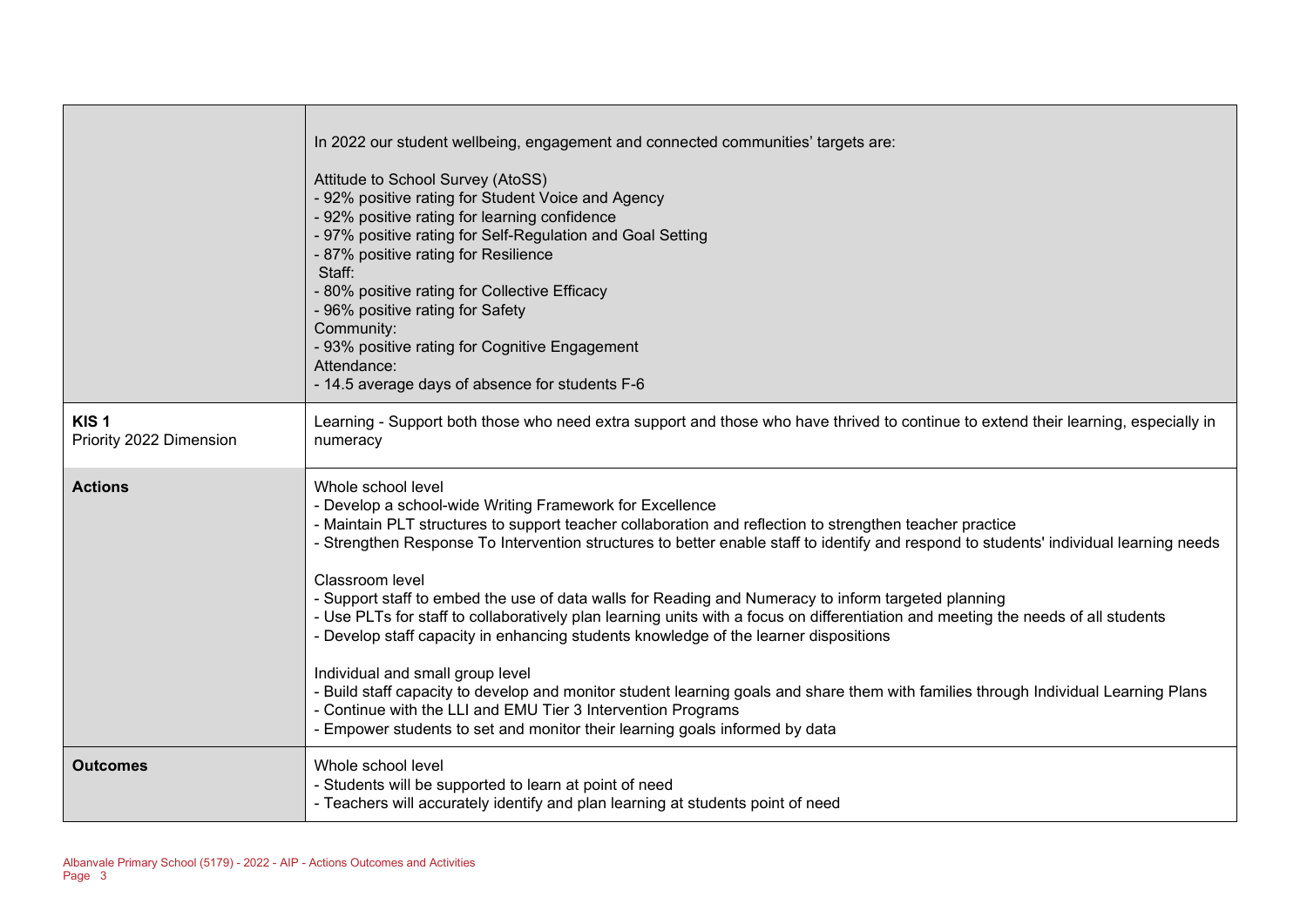|                           | - PLTs will meet to engage in reflection on practice, evaluate and plan guided by the APS Action Research Cycle                                                                                                                                                                                                                                                                                                                                 |
|---------------------------|-------------------------------------------------------------------------------------------------------------------------------------------------------------------------------------------------------------------------------------------------------------------------------------------------------------------------------------------------------------------------------------------------------------------------------------------------|
|                           | Classroom level<br>- Teachers will consistently implement the agreed assessment schedule<br>- Teachers will provide regular feedback and monitor student progress using data walls and digital student trackers                                                                                                                                                                                                                                 |
|                           | Individual and small group level<br>- Students in need of targeted academic support will be identified and supported through the RTI process<br>- Students will know their learning goals and what the next steps are to progress their learning<br>- Teachers will implement Tier 2 EMU and LLI intervention into their daily practice following the APS Instructional Model                                                                   |
| <b>Success Indicators</b> | Early Indicators:<br>Whole school level:<br>- Student feedback on differentiation, the instructional model, and use of common strategies through the Teacher Clarity Survey<br>- Teachers' formative assessment data and summative judgments against the curriculum on Student Trackers and Learning Maps<br>- Peer observations and Learning Walks demonstrate the use of strategies from professional learning                                |
|                           | Classroom level:<br>- Data walls indicating clearly student progress<br>- Learning maps up to date and indicating student progress<br>- Evidence of student learning goals and progress toward achieving them regularly shared with families through Seesaw<br>- Differentiated curricula documents and evidence of student learning at different levels in works programs<br>- Semester 1 PAT Results<br>- Semester 1 BAS, MOI and FDO Results |
|                           | Individual and small group level:<br>- Progress and judgment of student achievement of learning goals in Individual Learning Plans<br>- Documented Action Research Workbooks<br>- Team PLT Meeting minutes documenting the use of student data to differentiate student learning<br>- Year to date growth against the Victorian Curriculum (Semester 2 2021 - Term 1/2 2022)                                                                    |
|                           | Late Indicators:<br>Whole school level:<br>- NAPLAN Results<br>- Student Attitude to School Survey Results<br>- Parent Opinion Survey Results                                                                                                                                                                                                                                                                                                   |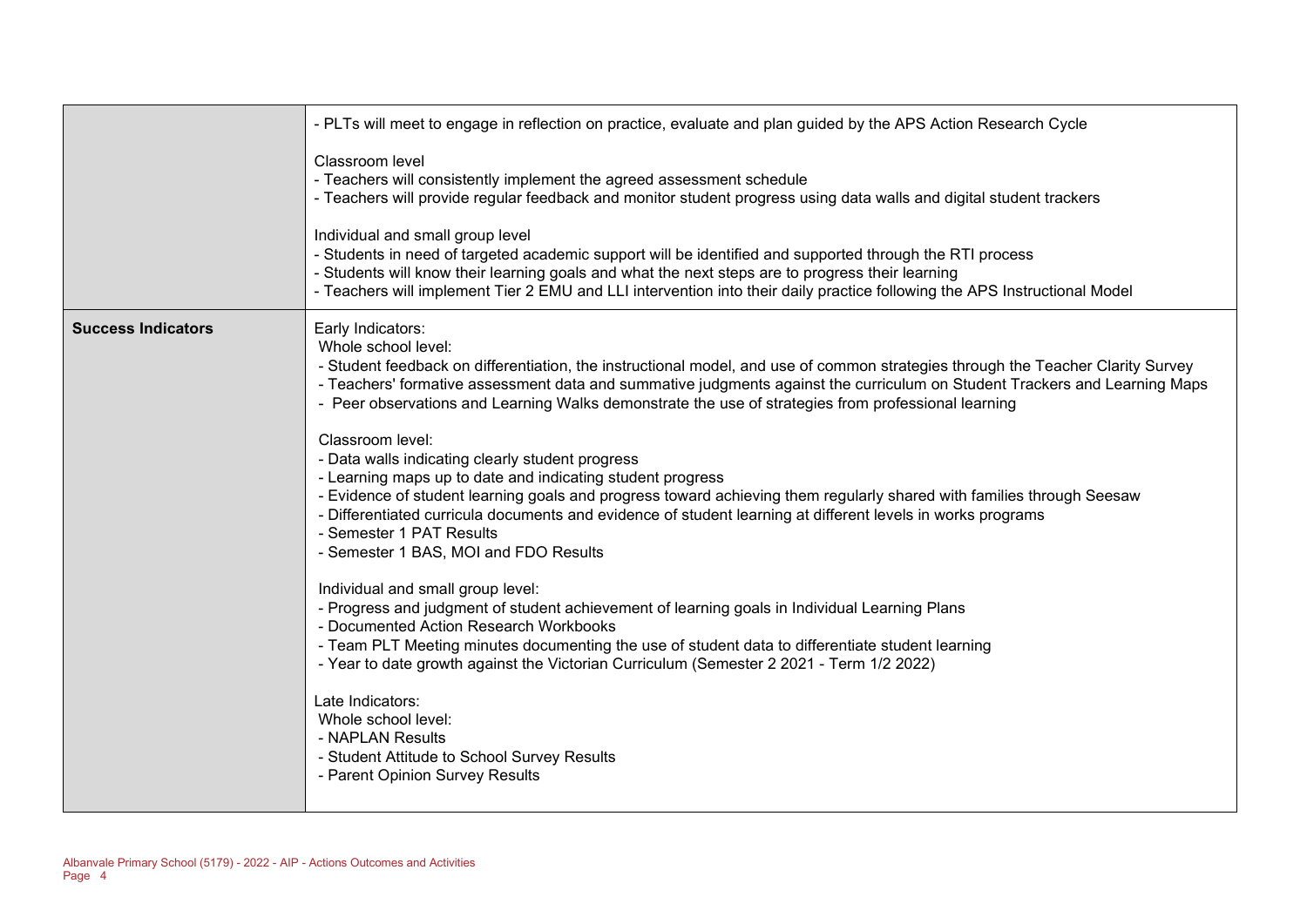|                                                          | Classroom level:<br>- Semester 2 Teacher Judgement against the Victorian Curriculum<br>- Semester 1 PAT Results<br>- End of Year BAS, MOI and FDO Results                                                    |                                   |                                 |                                  |                                                                                                                                                                                                                          |
|----------------------------------------------------------|--------------------------------------------------------------------------------------------------------------------------------------------------------------------------------------------------------------|-----------------------------------|---------------------------------|----------------------------------|--------------------------------------------------------------------------------------------------------------------------------------------------------------------------------------------------------------------------|
|                                                          | Individual and Small Group level<br>- End of year Post assessment results collated on Student Trackers<br>- End of year growth judgment against the Victorian Curriculum (Semester 2 2021 - Semester 2 2022) |                                   |                                 |                                  |                                                                                                                                                                                                                          |
| <b>Activities and Milestones</b>                         |                                                                                                                                                                                                              | <b>People Responsible</b>         | Is this a PL<br><b>Priority</b> | When                             | <b>Funding Streams</b>                                                                                                                                                                                                   |
| Scheduled Learning Walks twice per term                  |                                                                                                                                                                                                              | ☑ School Improvement Team         | $\Box$ PLP<br>Priority          | from:<br>Term 1<br>to:<br>Term 4 | \$0.00<br>Equity funding will<br>be used<br>Disability Inclusion<br>Tier 2 Funding will be<br>used<br><b>Schools Mental</b><br><b>Health Menu items</b><br>will be used which<br>may include DET<br>funded or free items |
| Timetabled professional learning team meetings each week |                                                                                                                                                                                                              | $\overline{\mathbf{y}}$ Principal | $\overline{M}$ PLP<br>Priority  | from:<br>Term 1<br>to:<br>Term 4 | \$52,122.00<br>$\boxed{\triangle}$ Equity funding will<br>be used<br><b>Disability Inclusion</b><br>Tier 2 Funding will be<br>used                                                                                       |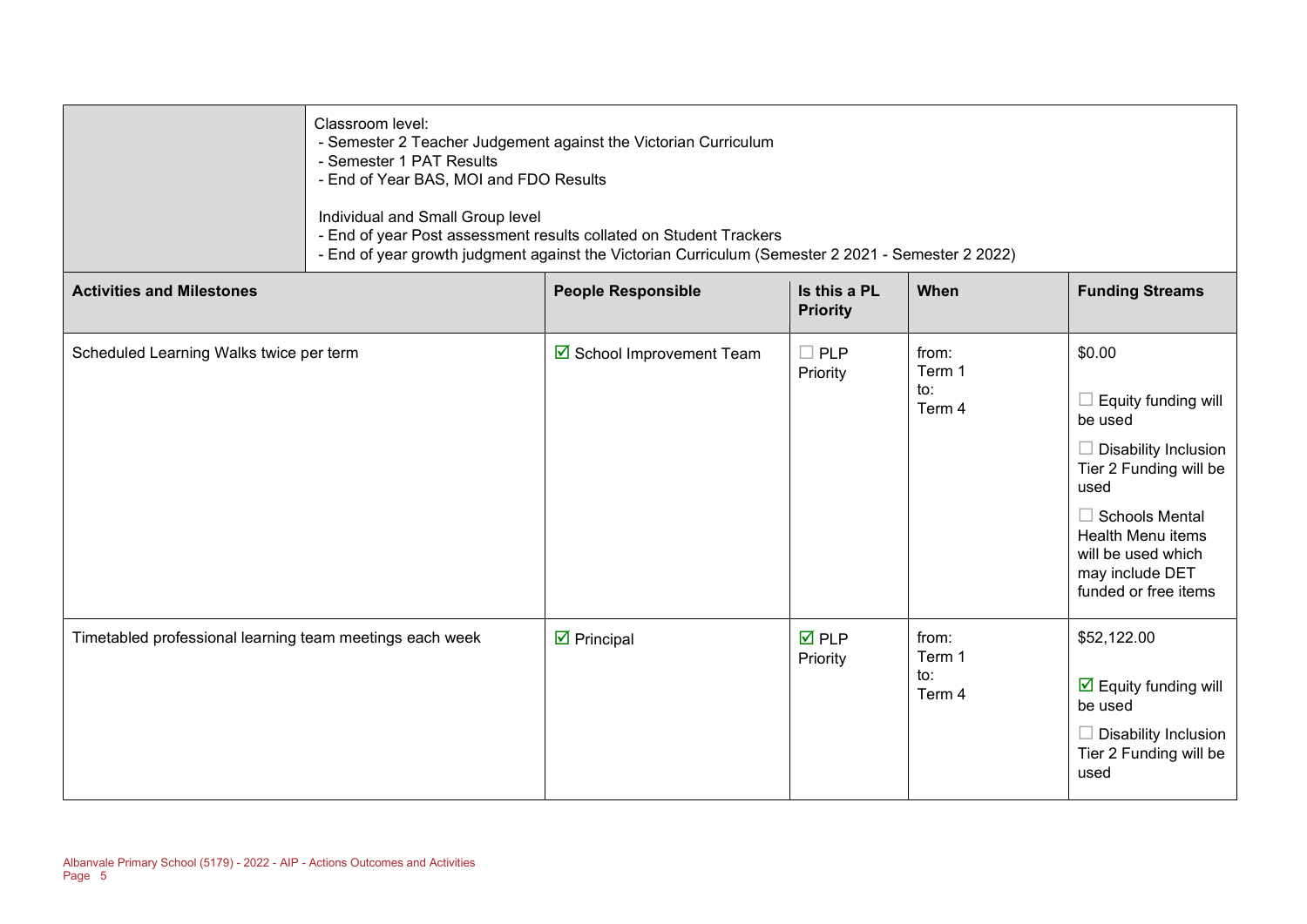|                                                                                                             |                       |                                |                                  | $\Box$ Schools Mental<br>Health Menu items<br>will be used which<br>may include DET<br>funded or free items                                                                                                                                           |
|-------------------------------------------------------------------------------------------------------------|-----------------------|--------------------------------|----------------------------------|-------------------------------------------------------------------------------------------------------------------------------------------------------------------------------------------------------------------------------------------------------|
| Establish Response To Intervention Team with scheduled<br>monitoring and evaluation meetings twice per term | ☑ Assistant Principal | $\Box$ PLP<br>Priority         | from:<br>Term 1<br>to:<br>Term 4 | \$0.00<br>Equity funding will<br>be used<br>$\Box$ Disability Inclusion<br>Tier 2 Funding will be<br>used<br>$\Box$ Schools Mental<br><b>Health Menu items</b><br>will be used which<br>may include DET<br>funded or free items                       |
| Professional Learning to develop staff capacity in Numeracy (MAV)                                           | ■ Numeracy Leader     | $\overline{M}$ PLP<br>Priority | from:<br>Term 1<br>to:<br>Term 4 | \$25,000.00<br>$\overline{\mathbf{y}}$ Equity funding will<br>be used<br>$\Box$ Disability Inclusion<br>Tier 2 Funding will be<br>used<br>$\Box$ Schools Mental<br>Health Menu items<br>will be used which<br>may include DET<br>funded or free items |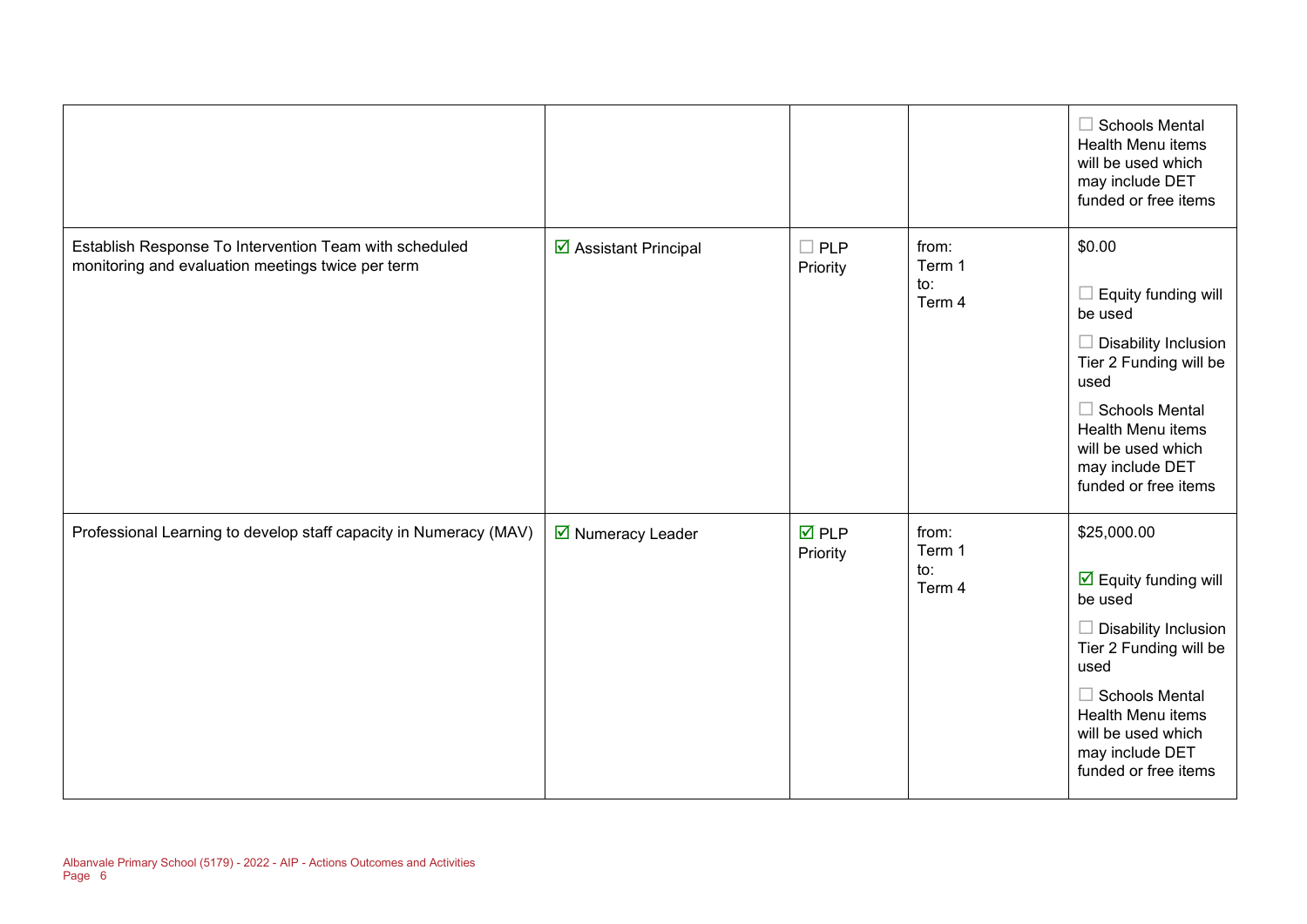| Engaging a consultant to support the school in developing teacher<br>capacity in Writing                                       | <b>Ø</b> Literacy Leader        | $\overline{M}$ PLP<br>Priority | from:<br>Term 1<br>to:<br>Term 4 | \$27,500.00<br>$\overline{\mathbf{y}}$ Equity funding will<br>be used<br><b>Disability Inclusion</b><br>Tier 2 Funding will be<br>used<br><b>Schools Mental</b><br>Health Menu items<br>will be used which<br>may include DET<br>funded or free items |
|--------------------------------------------------------------------------------------------------------------------------------|---------------------------------|--------------------------------|----------------------------------|-------------------------------------------------------------------------------------------------------------------------------------------------------------------------------------------------------------------------------------------------------|
| Build teachers knowledge of the Writing curriculum through the<br>development of a guaranteed and viable curriculum in Writing | $\triangledown$ Literacy Leader | $\nabla$ PLP<br>Priority       | from:<br>Term 1<br>to:<br>Term 4 | \$0.00<br>Equity funding will<br>be used<br><b>Disability Inclusion</b><br>Tier 2 Funding will be<br>used<br><b>Schools Mental</b><br>Health Menu items<br>will be used which<br>may include DET<br>funded or free items                              |
| Purchase licenses for PAT-M, PAT-R, and e-Write                                                                                | ☑ Assistant Principal           | $\square$ PLP<br>Priority      | from:<br>Term 1<br>to:<br>Term 4 | \$2,000.00<br>$\overline{\mathbf{y}}$ Equity funding will<br>be used                                                                                                                                                                                  |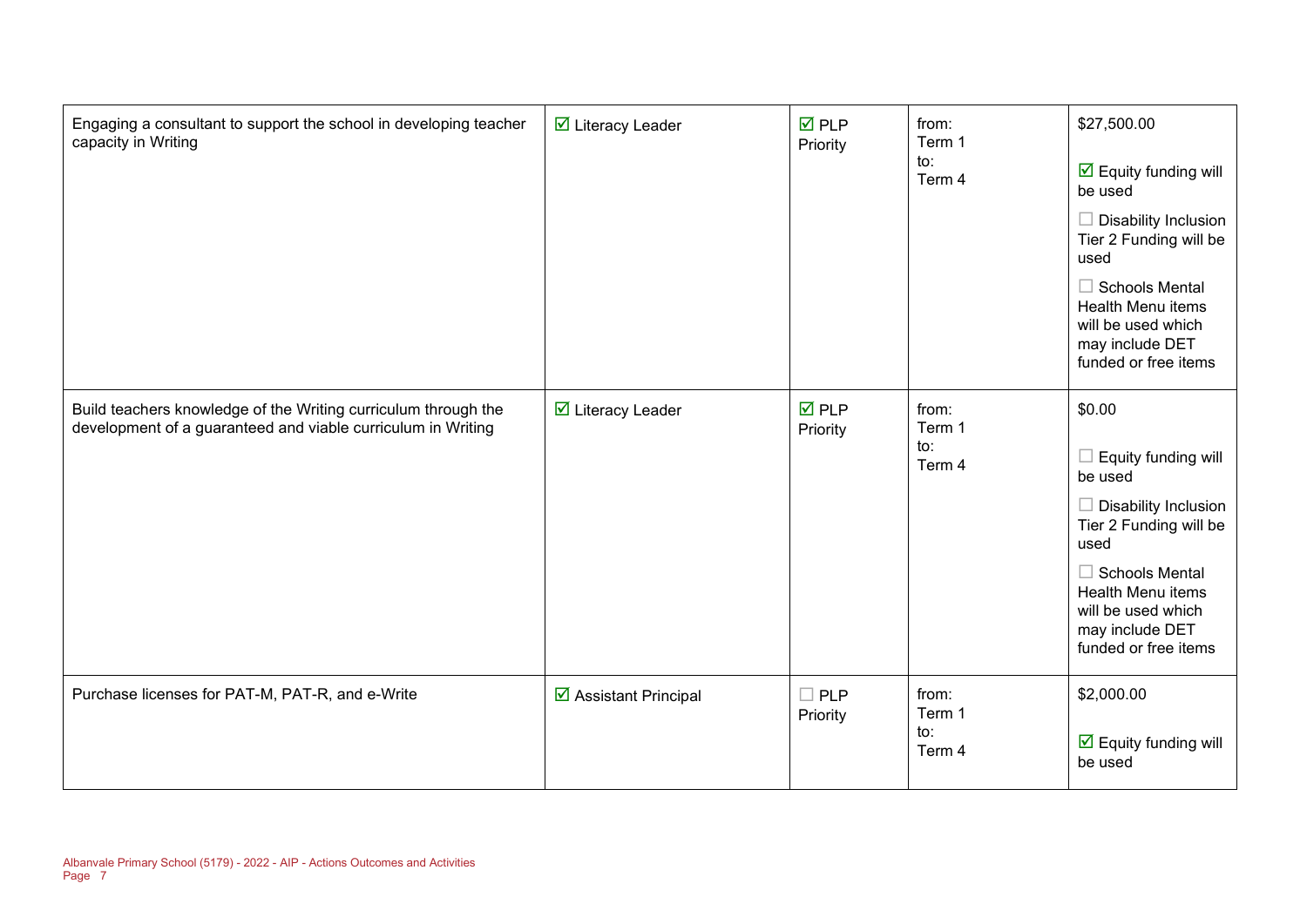|                                                                                                                                               |                                                                       |                           |                                  | $\Box$ Disability Inclusion<br>Tier 2 Funding will be<br>used<br>$\Box$ Schools Mental<br><b>Health Menu items</b><br>will be used which<br>may include DET<br>funded or free items                                             |
|-----------------------------------------------------------------------------------------------------------------------------------------------|-----------------------------------------------------------------------|---------------------------|----------------------------------|---------------------------------------------------------------------------------------------------------------------------------------------------------------------------------------------------------------------------------|
| Appoint a HAP Leader to lead the development of a school wide<br>approach to extend students                                                  | $\triangleright$ Learning Specialist(s)<br>$\triangleright$ Principal | $\Box$ PLP<br>Priority    | from:<br>Term 1<br>to:<br>Term 4 | \$0.00<br>$\Box$ Equity funding will<br>be used<br>$\Box$ Disability Inclusion<br>Tier 2 Funding will be<br>used<br>$\Box$ Schools Mental<br>Health Menu items<br>will be used which<br>may include DET<br>funded or free items |
| Intervention programs in literacy (LLI) and numeracy (EMU) with<br>specialist teachers to target students at risk - Tutor Learning<br>Program | ☑ Literacy Support<br>■ Numeracy Support                              | $\square$ PLP<br>Priority | from:<br>Term 1<br>to:<br>Term 4 | \$152,592.00<br>$\boxdot$ Equity funding will<br>be used<br>$\Box$ Disability Inclusion<br>Tier 2 Funding will be<br>used<br>$\Box$ Schools Mental<br>Health Menu items<br>will be used which                                   |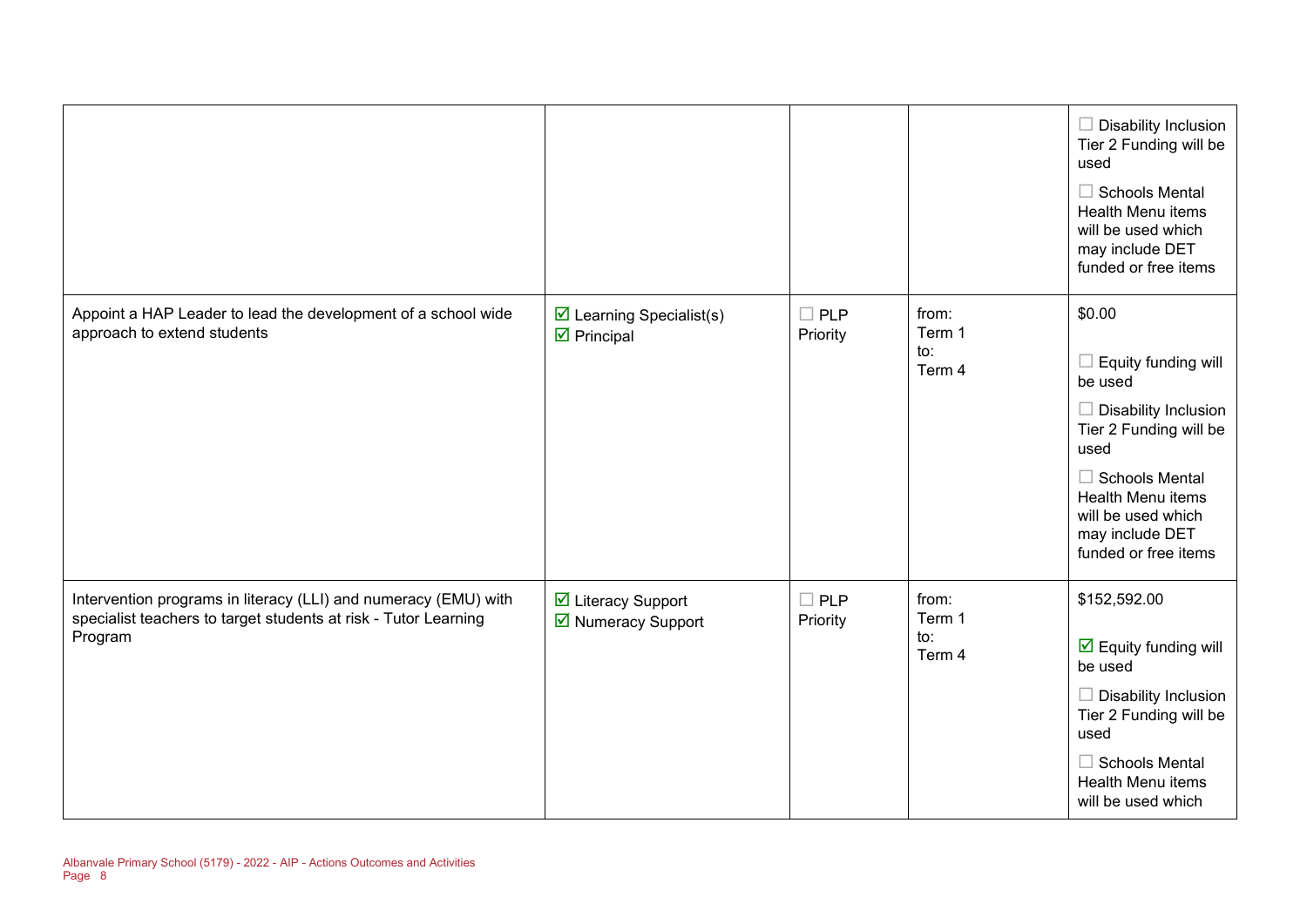|                                                                                 |                                                                     |                                |                                  | may include DET<br>funded or free items                                                                                                                                                                                                                |
|---------------------------------------------------------------------------------|---------------------------------------------------------------------|--------------------------------|----------------------------------|--------------------------------------------------------------------------------------------------------------------------------------------------------------------------------------------------------------------------------------------------------|
| Purchase of teacher reference material to support literacy and<br>numeracy      | $\overline{\mathbf{M}}$ Leadership Team                             | $\Box$ PLP<br>Priority         | from:<br>Term 1<br>to:<br>Term 4 | \$5,000.00<br>$\overline{\mathbf{y}}$ Equity funding will<br>be used<br>$\Box$ Disability Inclusion<br>Tier 2 Funding will be<br>used<br>$\Box$ Schools Mental<br>Health Menu items<br>will be used which<br>may include DET<br>funded or free items   |
| Speech pathologist (1.4) appointed to work with students at risk in<br>literacy | $\overline{\mathbf{M}}$ Allied Health<br>$\triangleright$ Principal | $\square$ PLP<br>Priority      | from:<br>Term 1<br>to:<br>Term 4 | \$141,394.00<br>$\overline{\mathbf{y}}$ Equity funding will<br>be used<br>$\Box$ Disability Inclusion<br>Tier 2 Funding will be<br>used<br>$\Box$ Schools Mental<br>Health Menu items<br>will be used which<br>may include DET<br>funded or free items |
| Timetabled instructional coaching for all teachers each week                    | ☑ Assistant Principal<br>☑ Literacy Leader                          | $\overline{M}$ PLP<br>Priority | from:<br>Term 1                  | \$379,334.00                                                                                                                                                                                                                                           |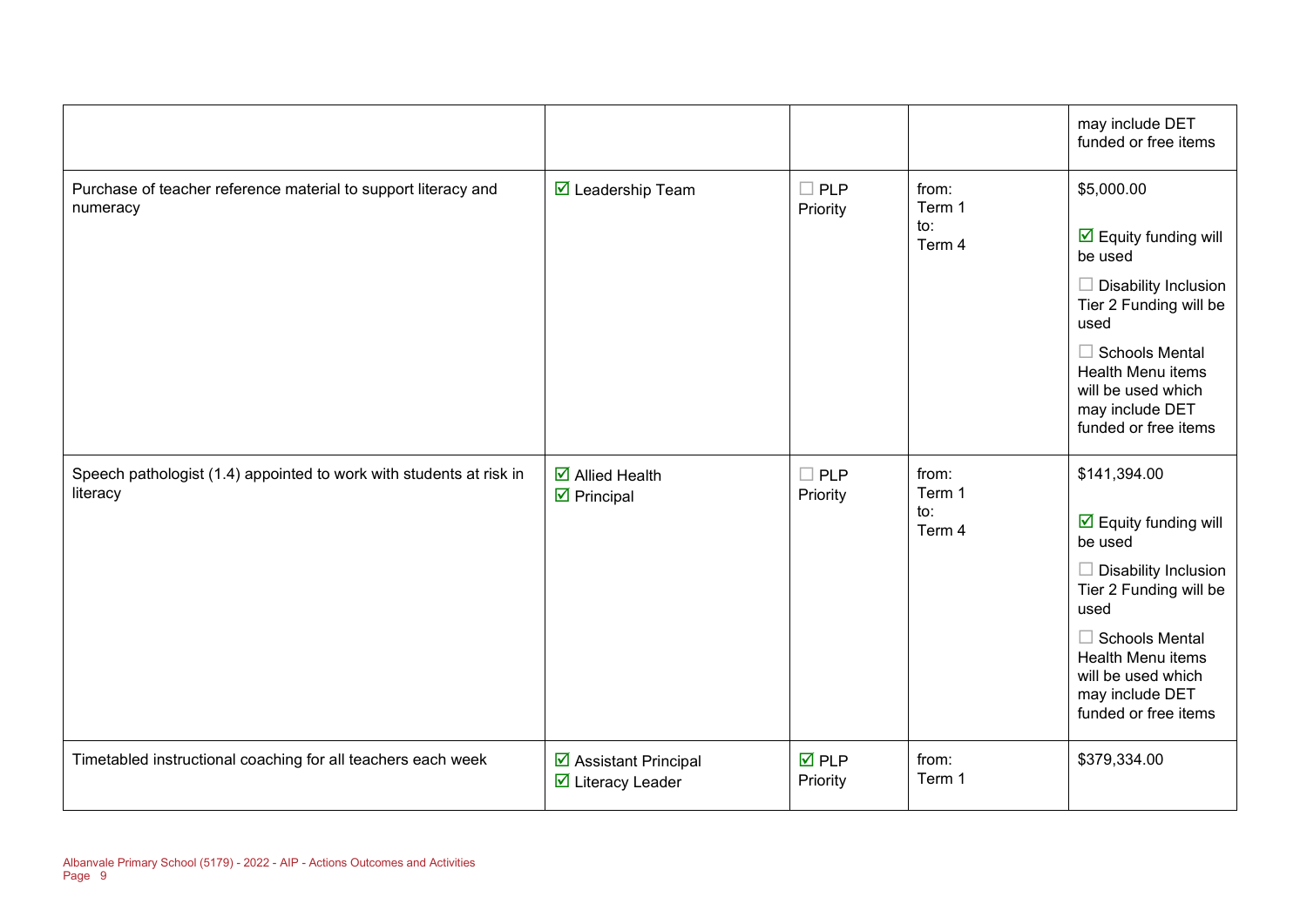|                                                                                                                              | ■ Numeracy Leader<br>$\triangleright$ Principal                                       |                         | to:<br>Term 4                    | $\overline{\mathbf{y}}$ Equity funding will<br>be used<br><b>Disability Inclusion</b><br>Tier 2 Funding will be<br>used<br><b>Schools Mental</b><br><b>Health Menu items</b><br>will be used which<br>may include DET<br>funded or free items         |
|------------------------------------------------------------------------------------------------------------------------------|---------------------------------------------------------------------------------------|-------------------------|----------------------------------|-------------------------------------------------------------------------------------------------------------------------------------------------------------------------------------------------------------------------------------------------------|
| Purchase of classroom resources to support literacy and numeracy<br>including Take Home Reading books and numeracy materials | ☑ Assistant Principal<br>$\overline{\mathbf{y}}$ Literacy Leader<br>■ Numeracy Leader | <b>PLP</b><br>Priority  | from:<br>Term 1<br>to:<br>Term 4 | \$60,000.00<br>$\overline{\mathbf{y}}$ Equity funding will<br>be used<br><b>Disability Inclusion</b><br>Tier 2 Funding will be<br>used<br>$\Box$ Schools Mental<br>Health Menu items<br>will be used which<br>may include DET<br>funded or free items |
| Documented Peer Observations to develop greater consistency in<br>Writing practices including CRTs for teacher release       | $\overline{\mathbf{M}}$ All Staff<br>☑ School Improvement Team                        | <b>ØPLP</b><br>Priority | from:<br>Term 1<br>to:<br>Term 4 | \$10,000.00<br>$\overline{\mathbf{y}}$ Equity funding will<br>be used<br><b>Disability Inclusion</b><br>Tier 2 Funding will be<br>used                                                                                                                |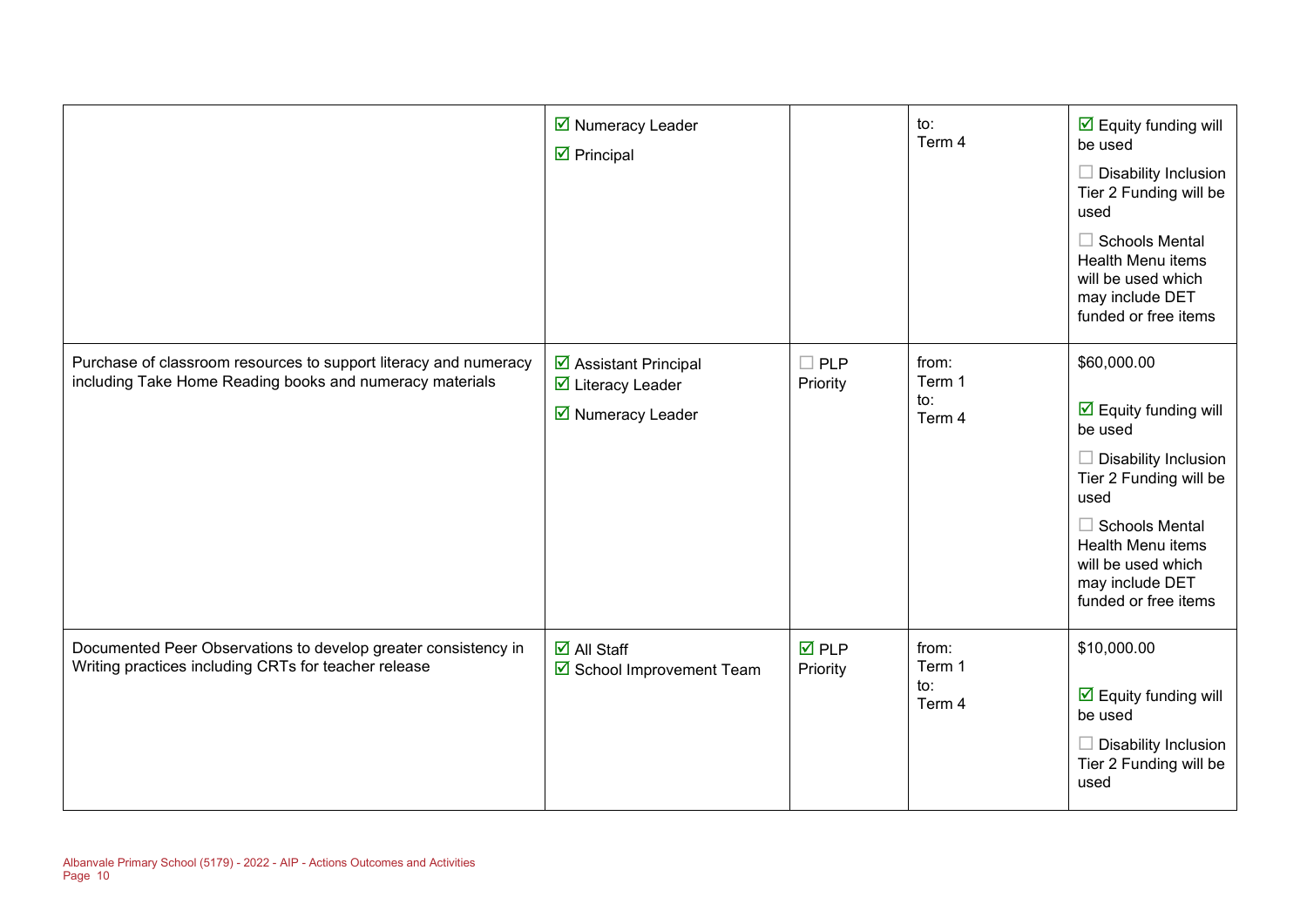|                                                                                                                                   |                                                                                                   |                                |                                  | $\Box$ Schools Mental<br>Health Menu items<br>will be used which<br>may include DET<br>funded or free items                                                                                                                                           |
|-----------------------------------------------------------------------------------------------------------------------------------|---------------------------------------------------------------------------------------------------|--------------------------------|----------------------------------|-------------------------------------------------------------------------------------------------------------------------------------------------------------------------------------------------------------------------------------------------------|
| Develop staff capacity in using formative assessment and data<br>walls to inform greater differentiation in teaching and learning | $\overline{\mathsf{M}}$ All Staff<br>☑ Literacy Leader<br>$\overline{\mathbf{y}}$ Numeracy Leader | $\overline{M}$ PLP<br>Priority | from:<br>Term 1<br>to:<br>Term 4 | \$0.00<br>Equity funding will<br>be used<br>$\Box$ Disability Inclusion<br>Tier 2 Funding will be<br>used<br>$\Box$ Schools Mental<br>Health Menu items<br>will be used which<br>may include DET<br>funded or free items                              |
| Support for teachers to conduct assessments with students aligned<br>to the school-wide assessment schedule.                      | $\triangleright$ Principal<br>$\overline{\mathbf{M}}$ Teacher(s)                                  | $\Box$ PLP<br>Priority         | from:<br>Term 1<br>to:<br>Term 4 | \$10,000.00<br>$\overline{\mathbf{y}}$ Equity funding will<br>be used<br>$\Box$ Disability Inclusion<br>Tier 2 Funding will be<br>used<br>$\Box$ Schools Mental<br>Health Menu items<br>will be used which<br>may include DET<br>funded or free items |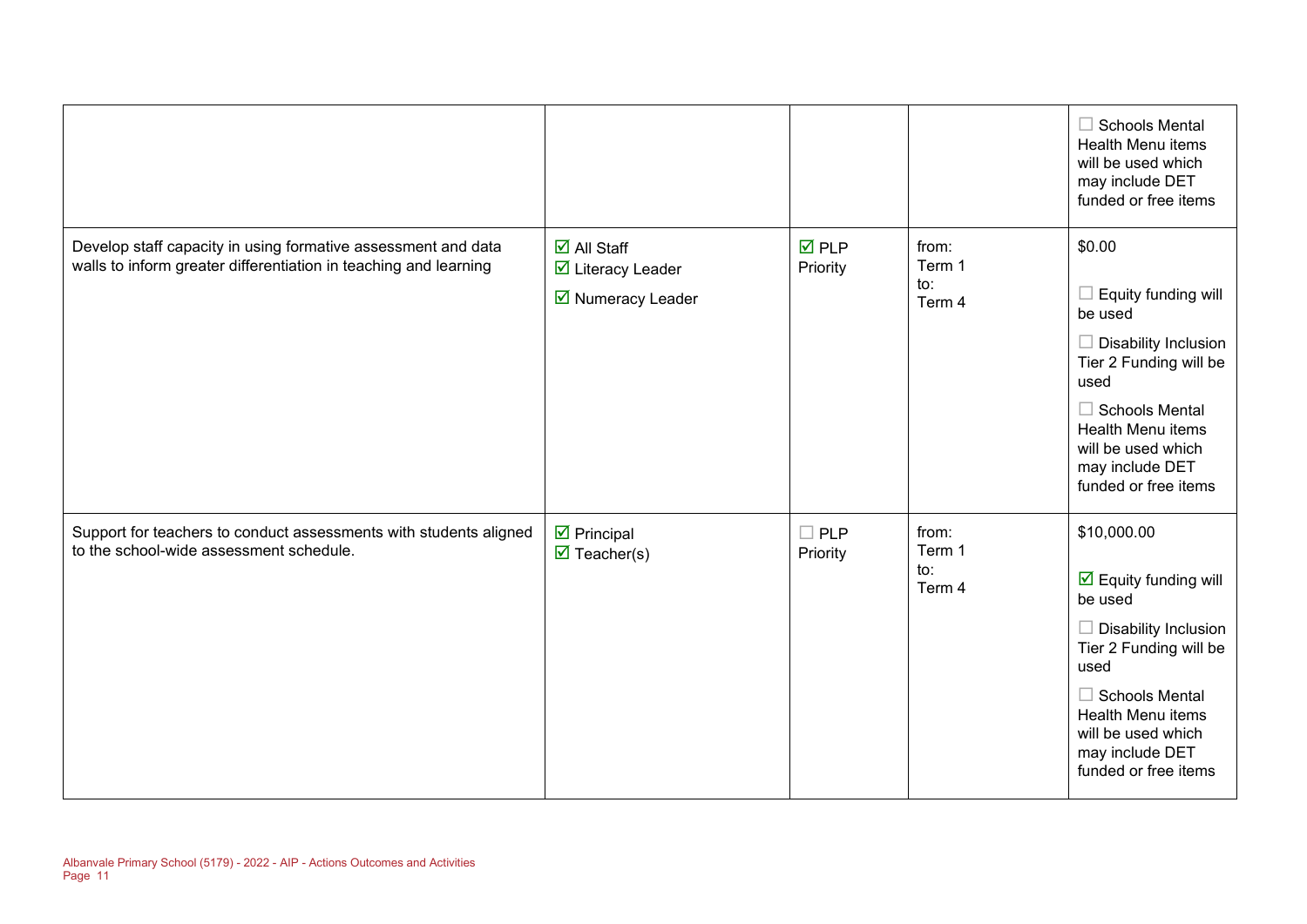| KIS <sub>2</sub><br>Priority 2022 Dimension | Wellbeing - Effectively mobilise available resources to support students' wellbeing and mental health, especially the most vulnerable                                                                                                                                                                                                                                                                                                                                                                                                                                                                                                                                                                                                                                                                                                                                                                                                                                                                                                                                                                                                                                                                                                                                            |
|---------------------------------------------|----------------------------------------------------------------------------------------------------------------------------------------------------------------------------------------------------------------------------------------------------------------------------------------------------------------------------------------------------------------------------------------------------------------------------------------------------------------------------------------------------------------------------------------------------------------------------------------------------------------------------------------------------------------------------------------------------------------------------------------------------------------------------------------------------------------------------------------------------------------------------------------------------------------------------------------------------------------------------------------------------------------------------------------------------------------------------------------------------------------------------------------------------------------------------------------------------------------------------------------------------------------------------------|
| <b>Actions</b>                              | Whole school level<br>- Embed the schools tiered social regulation and engagement model through the Schoolwide Positive Behaviours Framework<br>(SWPBS)<br>- Plan whole-school professional learning of SWPBS and Restorative Practices<br>- Implement Universal B Framework of SWPBS<br>- Implement Cyber safety programs including the APS e-Smart Framework<br>Classroom level<br>- Implement our wellbeing and respectful relationships program through Values Hour<br>- Building staff capacity to collect, analyse and respond to student wellbeing data in line with the SWPBS framework<br>- Strengthen in-class relationships through peer and group learning experiences<br>- Enhance opportunities for authentic student voice and agency in learning through the Ready, Set, Go framework<br>- Enhance students readiness to learn by explicitly teaching the Learner Dispositions<br>- Engage students in stimulating learning experiences through Project-Based Learning, enrichment, and extension opportunities.<br>Individual and small group level<br>- Students with emerging or acute wellbeing needs to be identified and referred appropriately<br>- Targeted counseling through the school chaplaincy program for students with acute mental health needs |
| <b>Outcomes</b>                             | Whole school level<br>- Teachers will implement and model consistent classroom learning routines<br>- Teachers, leaders and the school community will share a common understanding of the whole school approach to school-wide<br>positive behaviours<br>and restorative practices<br>- Teachers and leaders will integrate physical, social, emotional, cultural and civic wellbeing learning into school practice, policies<br>and programs.<br>Classroom level<br>- Students will feel supported and engaged with their learning<br>- At-Risk students will be identified and receive targeted support in a timely manner<br>- Teachers will have strong relationships with students<br>- Students will have strong relationships with their peers<br>- Teachers will follow the SWPBS framework and routines in their class                                                                                                                                                                                                                                                                                                                                                                                                                                                  |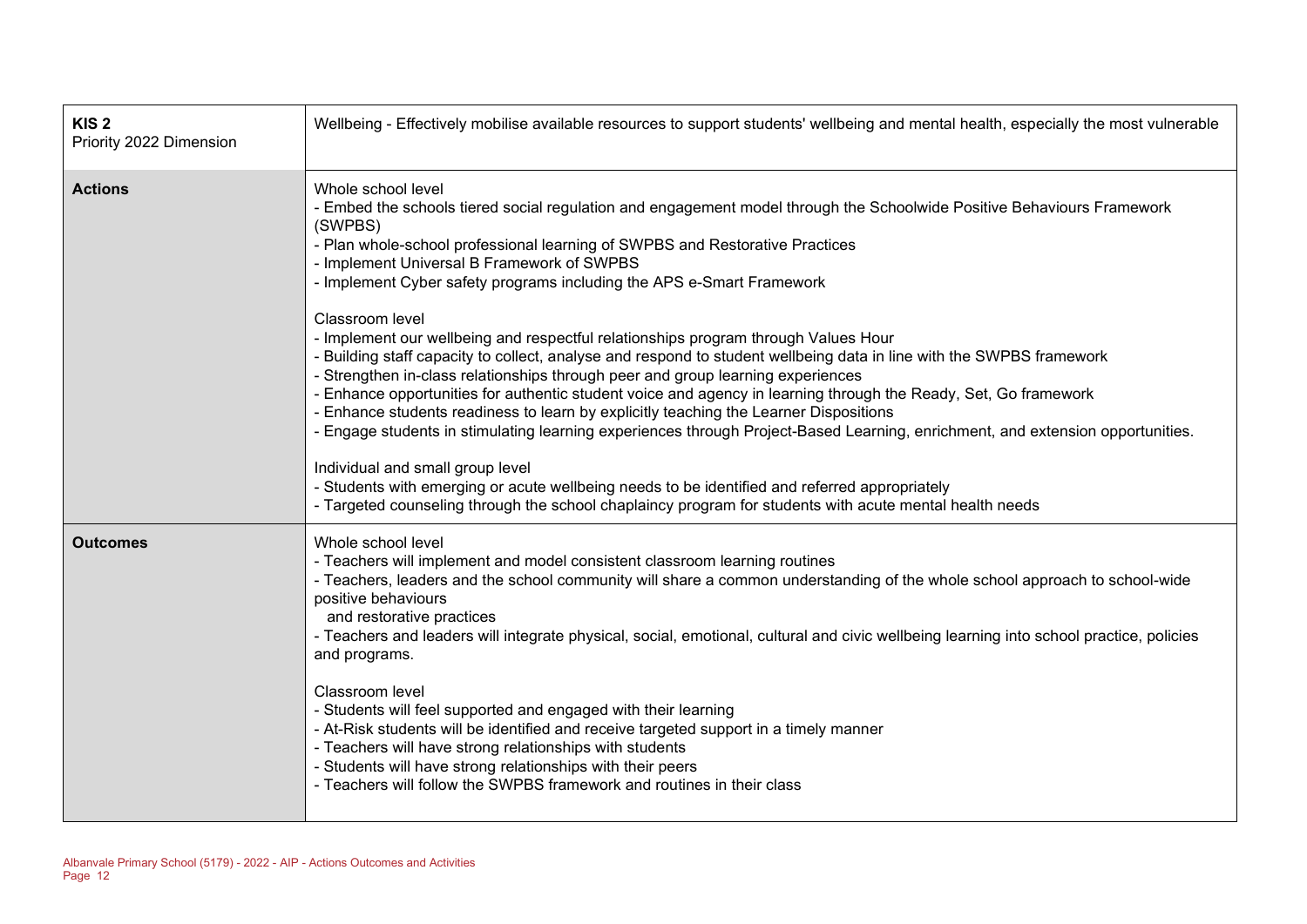|                           | Individual and small group intervention<br>- Students and families will be connected to allied health and mental health services as required<br>- Families of at-risk students will receive regular communication and support from the schools<br>- Teachers will support students with emerging or acute wellbeing needs to remain engaged in learning and connected to their peers<br>- School wellbeing team will monitor and provide timely support for students in need and utilise SSS as required                                                                                                                                                                                                                                                                                                                                                                                                                                                                                                                                                                                                                                                                                                                                                                                                                                                                                      |
|---------------------------|-----------------------------------------------------------------------------------------------------------------------------------------------------------------------------------------------------------------------------------------------------------------------------------------------------------------------------------------------------------------------------------------------------------------------------------------------------------------------------------------------------------------------------------------------------------------------------------------------------------------------------------------------------------------------------------------------------------------------------------------------------------------------------------------------------------------------------------------------------------------------------------------------------------------------------------------------------------------------------------------------------------------------------------------------------------------------------------------------------------------------------------------------------------------------------------------------------------------------------------------------------------------------------------------------------------------------------------------------------------------------------------------------|
| <b>Success Indicators</b> | Early Indicators:<br>Whole school level:<br>- Observation of changes to classroom practice include SWPBS and Learner Disposition Frameworks<br>- Documentation of SWPBS, Learner Dispositions and APS Start Up Program finalised and utilised by all staff<br>- Staff engaged in Professional Learning with Real Schools, SWPBS and the Learner dispositions including associated professional<br>readings<br>- Referrals for students at risk captured through Compass<br>- At Risk Register updated each term to identify students at risk with their learning<br>Classroom level:<br>- Student engaged in wellbeing programs including weekly Values Hour and SWPBS Acknowledgments<br>- Teachers recording student incidents following SWPBS framework on Compass Chronicles<br>Individual and small group level:<br>- SEW Survey results<br>- Student engagement, attendance and assessment data<br>- Documentation of strategies student use to enhance learning in all classrooms (Learner Dispositions)<br>Late Indicators:<br>Whole school level:<br>- Student, staff and parent perception survey data<br>- Attendance Data<br>- Health and Wellbeing dashboard<br>Classroom level:<br>- Teacher Judgement on reports against the Victorian Curriculum Capabilities<br>Individual and Small Group level<br>- Individual Student Attendance Data<br>- Health and Wellbeing Dashboard |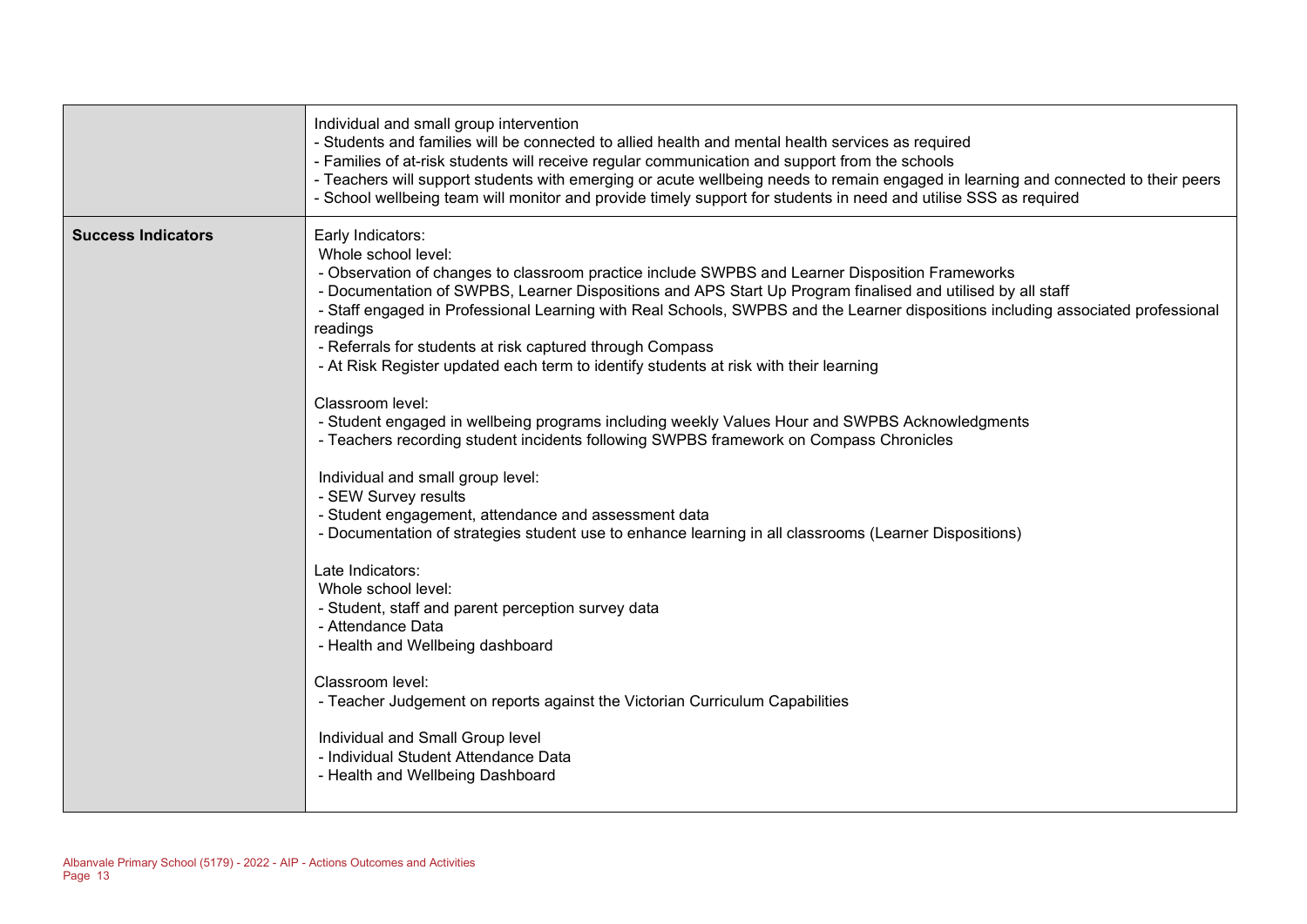| <b>Activities and Milestones</b>                                                   | <b>People Responsible</b>                                           | Is this a PL<br><b>Priority</b> | When                                                                                                                                                 | <b>Funding Streams</b>                                                                                                                                                                                                                                |
|------------------------------------------------------------------------------------|---------------------------------------------------------------------|---------------------------------|------------------------------------------------------------------------------------------------------------------------------------------------------|-------------------------------------------------------------------------------------------------------------------------------------------------------------------------------------------------------------------------------------------------------|
| Curriculum day on Restorative practices with Real School<br>consultant Adam Voight | $\triangleright$ Principal                                          | $\overline{M}$ PLP<br>Priority  | from:<br>Term 1<br>to:<br>Term 4                                                                                                                     | \$10,000.00<br>$\overline{\mathbf{y}}$ Equity funding will<br>be used<br>Disability Inclusion                                                                                                                                                         |
|                                                                                    |                                                                     |                                 | Tier 2 Funding will be<br>used<br>$\Box$ Schools Mental<br><b>Health Menu items</b><br>will be used which<br>may include DET<br>funded or free items |                                                                                                                                                                                                                                                       |
| Appointment of Student Wellbeing Officer (.2)                                      | $\overline{\mathbf{M}}$ Allied Health<br>$\boxtimes$ Principal      | $\square$ PLP<br>Priority       | from:<br>Term 1<br>to:<br>Term 4                                                                                                                     | \$18,798.00<br>$\overline{\mathbf{y}}$ Equity funding will<br>be used<br>$\Box$ Disability Inclusion<br>Tier 2 Funding will be<br>used<br>$\Box$ Schools Mental<br>Health Menu items<br>will be used which<br>may include DET<br>funded or free items |
| Appointment of an Attendance Officer                                               | $\overline{\mathbf{M}}$ Allied Health<br>$\triangleright$ Principal | $\Box$ PLP<br>Priority          | from:<br>Term 1                                                                                                                                      | \$18,798.00                                                                                                                                                                                                                                           |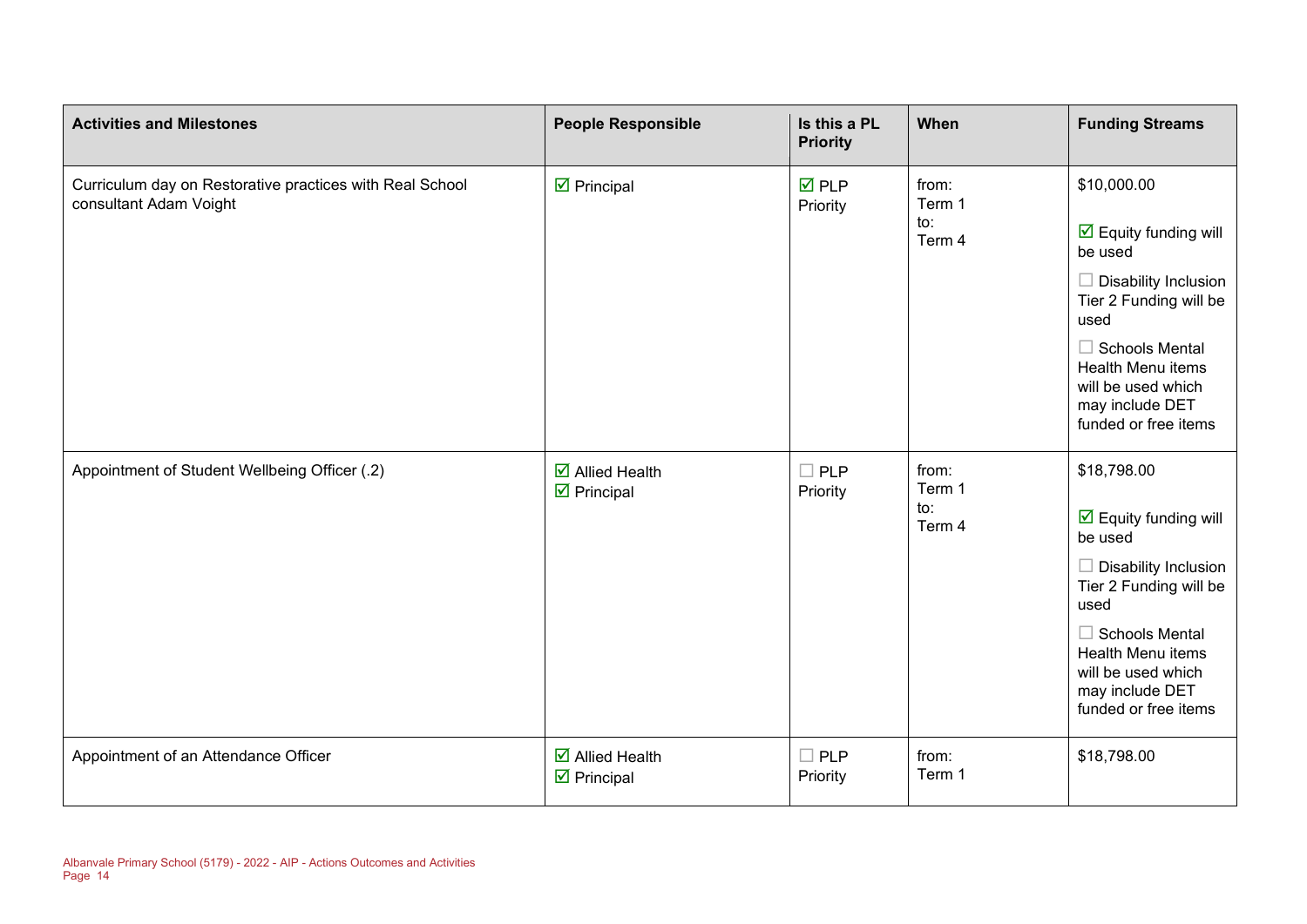|                                                                                             |                                                              |                           | to:<br>Term 4                    | $\overline{\mathbf{M}}$ Equity funding will<br>be used<br>$\Box$ Disability Inclusion<br>Tier 2 Funding will be<br>used<br><b>Schools Mental</b><br>Health Menu items<br>will be used which<br>may include DET<br>funded or free items                    |
|---------------------------------------------------------------------------------------------|--------------------------------------------------------------|---------------------------|----------------------------------|-----------------------------------------------------------------------------------------------------------------------------------------------------------------------------------------------------------------------------------------------------------|
| Purchase of licence to SEW survey. To be administered in Term 1<br>and Term 3               | $\overline{\mathsf{M}}$ All Staff<br>☑ Assistant Principal   | $\square$ PLP<br>Priority | from:<br>Term 1<br>to:<br>Term 4 | \$1,000.00<br>$\overline{\mathbf{y}}$ Equity funding will<br>be used<br><b>Disability Inclusion</b><br>H<br>Tier 2 Funding will be<br>used<br>$\Box$ Schools Mental<br>Health Menu items<br>will be used which<br>may include DET<br>funded or free items |
| One hour of timetabled in class instruction on SWPBS and<br><b>Respectful Relationships</b> | $\overline{\blacksquare}$ All Staff<br>☑ Assistant Principal | $\square$ PLP<br>Priority | from:<br>Term 1<br>to:<br>Term 4 | \$0.00<br>Equity funding will<br>be used<br><b>Disability Inclusion</b><br>Tier 2 Funding will be<br>used                                                                                                                                                 |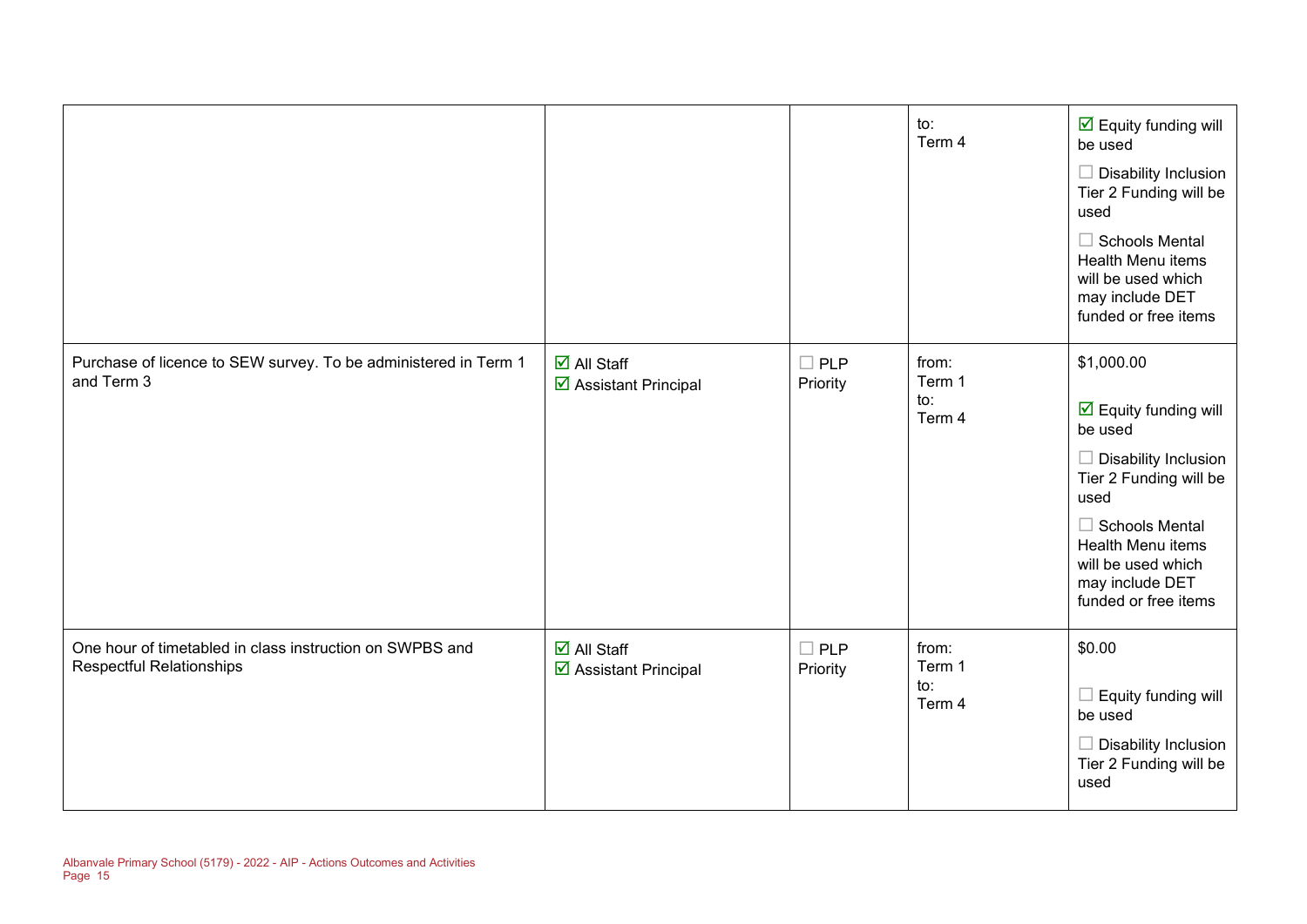|                                                                                                                     |                                                                                                    |                        |                                             | ☑ Schools Mental<br><b>Health Menu items</b><br>will be used which<br>may include DET<br>funded or free items                                                                                                                                         |
|---------------------------------------------------------------------------------------------------------------------|----------------------------------------------------------------------------------------------------|------------------------|---------------------------------------------|-------------------------------------------------------------------------------------------------------------------------------------------------------------------------------------------------------------------------------------------------------|
| Appointment of Acting Learning Specialist-SWPBS leader (.2)                                                         | $\triangleright$ Learning Specialist(s)<br>$\triangleright$ Principal                              | $\Box$ PLP<br>Priority | from:<br>Term 1<br>$\mathsf{to}:$<br>Term 4 | \$39,150.00<br>$\overline{\mathbf{y}}$ Equity funding will<br>be used<br>$\Box$ Disability Inclusion<br>Tier 2 Funding will be<br>used<br>$\Box$ Schools Mental<br>Health Menu items<br>will be used which<br>may include DET<br>funded or free items |
| SWPBS team scheduled to meet for monitoring and evaluation of<br>student behaviour data and to drive implementation | ☑ Assistant Principal<br>$\triangleright$ Learning Specialist(s)<br>$\triangledown$ Wellbeing Team | $\Box$ PLP<br>Priority | from:<br>Term 1<br>to:<br>Term 4            | \$0.00<br>$\Box$ Equity funding will<br>be used<br>$\Box$ Disability Inclusion<br>Tier 2 Funding will be<br>used<br><b>Ø</b> Schools Mental<br>Health Menu items<br>will be used which<br>may include DET<br>funded or free items                     |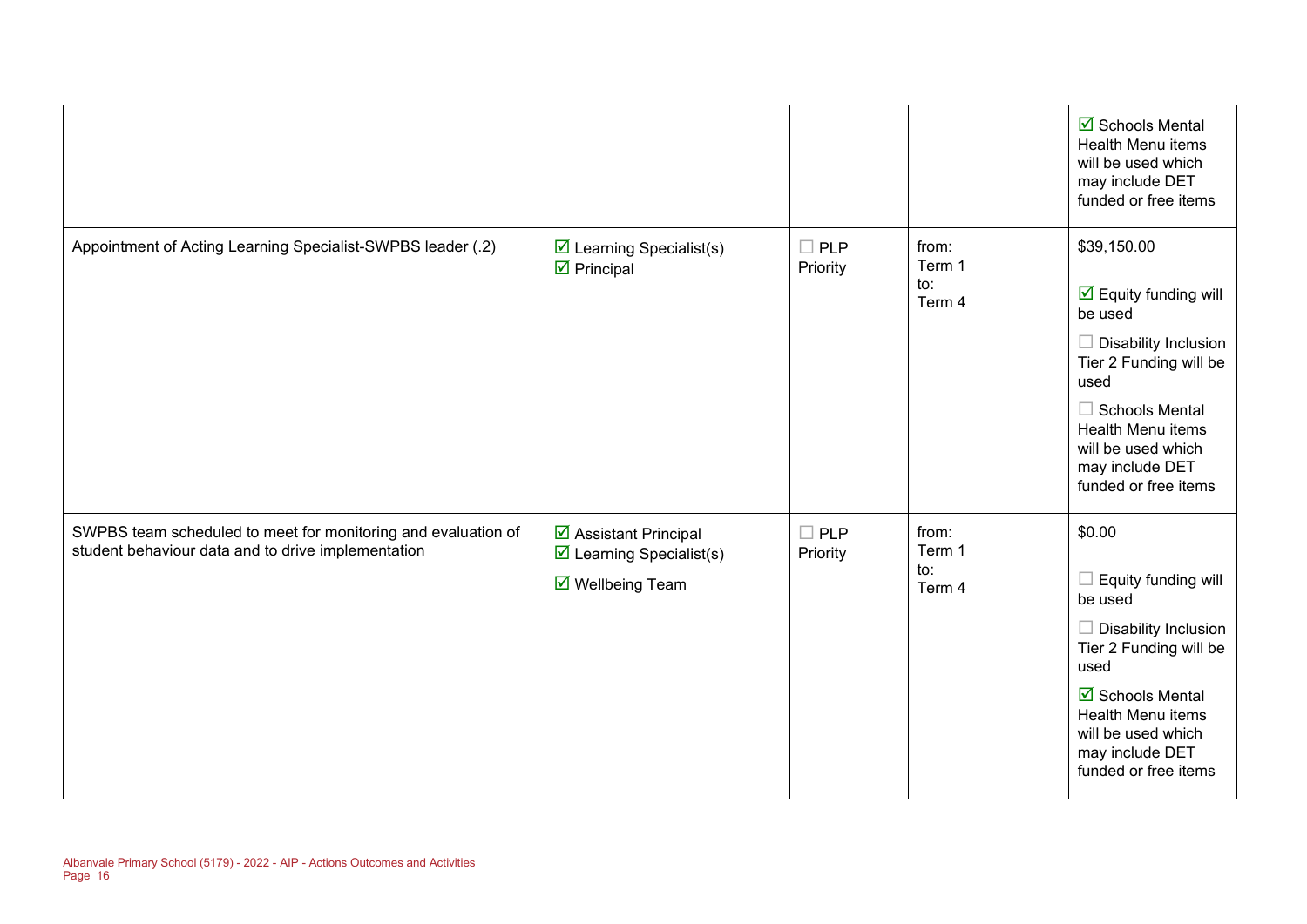| Teachers to develop the learner disposition in students to develop<br>independent and self-regulated learners | $\overline{\mathsf{d}}$ All Staff                             | $\Box$ PLP<br>Priority    | from:<br>Term 1<br>to:<br>Term 4 | \$0.00<br>$\Box$ Equity funding will<br>be used<br>$\Box$ Disability Inclusion<br>Tier 2 Funding will be<br>used<br>$\Box$ Schools Mental<br>Health Menu items<br>will be used which<br>may include DET<br>funded or free items                      |
|---------------------------------------------------------------------------------------------------------------|---------------------------------------------------------------|---------------------------|----------------------------------|------------------------------------------------------------------------------------------------------------------------------------------------------------------------------------------------------------------------------------------------------|
| All Grade 5 and 6 students to be trained and participate in the<br>Young Leaders Program                      | $\triangledown$ Teacher(s)                                    | $\Box$ PLP<br>Priority    | from:<br>Term 1<br>to:<br>Term 4 | \$5,000.00<br>$\overline{\mathbf{y}}$ Equity funding will<br>be used<br>$\Box$ Disability Inclusion<br>Tier 2 Funding will be<br>used<br>$\Box$ Schools Mental<br>Health Menu items<br>will be used which<br>may include DET<br>funded or free items |
| All Grade 6 students to participate in the secondary school<br>transition program in term 4                   | $\triangledown$ Leadership Team<br>$\triangledown$ Teacher(s) | $\square$ PLP<br>Priority | from:<br>Term 4<br>to:<br>Term 4 | \$5,000.00<br>$\overline{\mathbf{y}}$ Equity funding will<br>be used                                                                                                                                                                                 |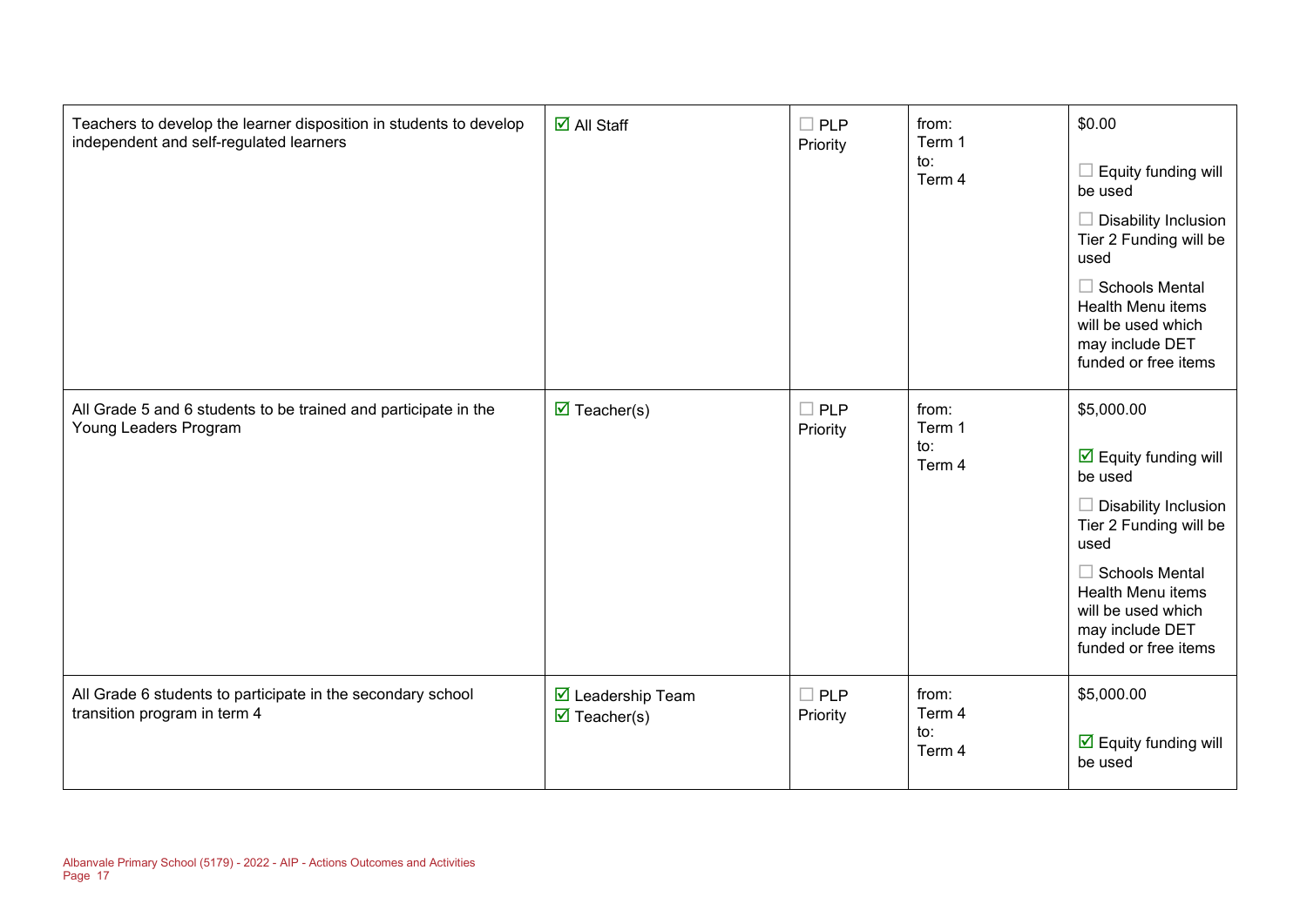|                                                                                                             |                                                                                                             |                        |                                  | $\Box$ Disability Inclusion<br>Tier 2 Funding will be<br>used<br>$\Box$ Schools Mental<br>Health Menu items<br>will be used which<br>may include DET<br>funded or free items                                                                                           |
|-------------------------------------------------------------------------------------------------------------|-------------------------------------------------------------------------------------------------------------|------------------------|----------------------------------|------------------------------------------------------------------------------------------------------------------------------------------------------------------------------------------------------------------------------------------------------------------------|
| Develop the capacity of the SWPBS team through professional<br>learning (including CRT release for PD days) | $\triangleright$ Learning Specialist(s)<br>$\triangleright$ Principal<br>$\overline{\mathbf{M}}$ Teacher(s) | $\Box$ PLP<br>Priority | from:<br>Term 1<br>to:<br>Term 4 | \$10,000.00<br>$\overline{\mathbf{y}}$ Equity funding will<br>be used<br>$\Box$ Disability Inclusion<br>Tier 2 Funding will be<br>used<br>$\overline{\mathbf{M}}$ Schools Mental<br>Health Menu items<br>will be used which<br>may include DET<br>funded or free items |
| Purchase of ICT hardware and software to enable digital<br>pedagogies                                       | ☑ Assistant Principal                                                                                       | $\Box$ PLP<br>Priority | from:<br>Term 1<br>to:<br>Term 4 | \$50,000.00<br>$\overline{\mathbf{y}}$ Equity funding will<br>be used<br>$\Box$ Disability Inclusion<br>Tier 2 Funding will be<br>used<br>$\Box$ Schools Mental<br>Health Menu items<br>will be used which                                                             |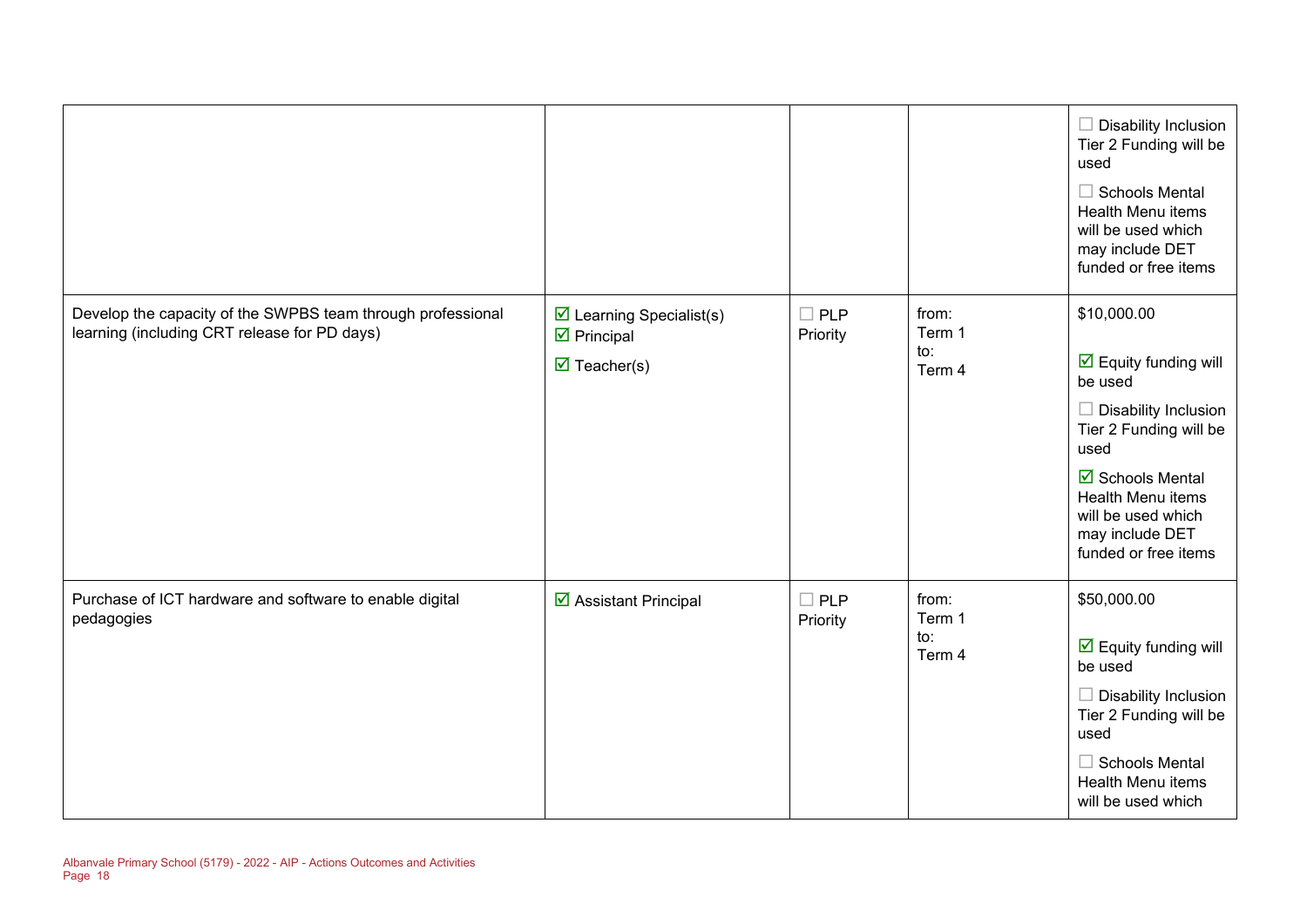|                                                                                                                              |                                                             |                           |                                  | may include DET<br>funded or free items                                                                                                                                                                                                                      |
|------------------------------------------------------------------------------------------------------------------------------|-------------------------------------------------------------|---------------------------|----------------------------------|--------------------------------------------------------------------------------------------------------------------------------------------------------------------------------------------------------------------------------------------------------------|
| Purchase licence for Seesaw digital learning platform for students<br>to share learning goals and evidence of their learning | ☑ Assistant Principal<br>$\overline{\mathbf{M}}$ Teacher(s) | $\square$ PLP<br>Priority | from:<br>Term 1<br>to:<br>Term 4 | \$2,850.00<br>$\overline{\mathbf{y}}$ Equity funding will<br>be used<br>$\Box$ Disability Inclusion<br>Tier 2 Funding will be<br>used<br>$\Box$ Schools Mental<br>Health Menu items<br>will be used which<br>may include DET<br>funded or free items         |
| Purchase licence for Mathletics, Spelladrome and Reading Eggs to<br>support digital learning                                 | ☑ Assistant Principal                                       | $\Box$ PLP<br>Priority    | from:<br>Term 1<br>to:<br>Term 4 | \$11,000.00<br>$\overline{\mathbf{y}}$ Equity funding will<br>be used<br>$\Box$ Disability Inclusion<br>Tier 2 Funding will be<br>used<br><b>Schools Mental</b><br><b>Health Menu items</b><br>will be used which<br>may include DET<br>funded or free items |
| Teachers writing an Individual Learning Plan for every student                                                               | $\overline{\mathsf{d}}$ All Staff                           | $\square$ PLP<br>Priority | from:<br>Term 1                  | \$0.00                                                                                                                                                                                                                                                       |